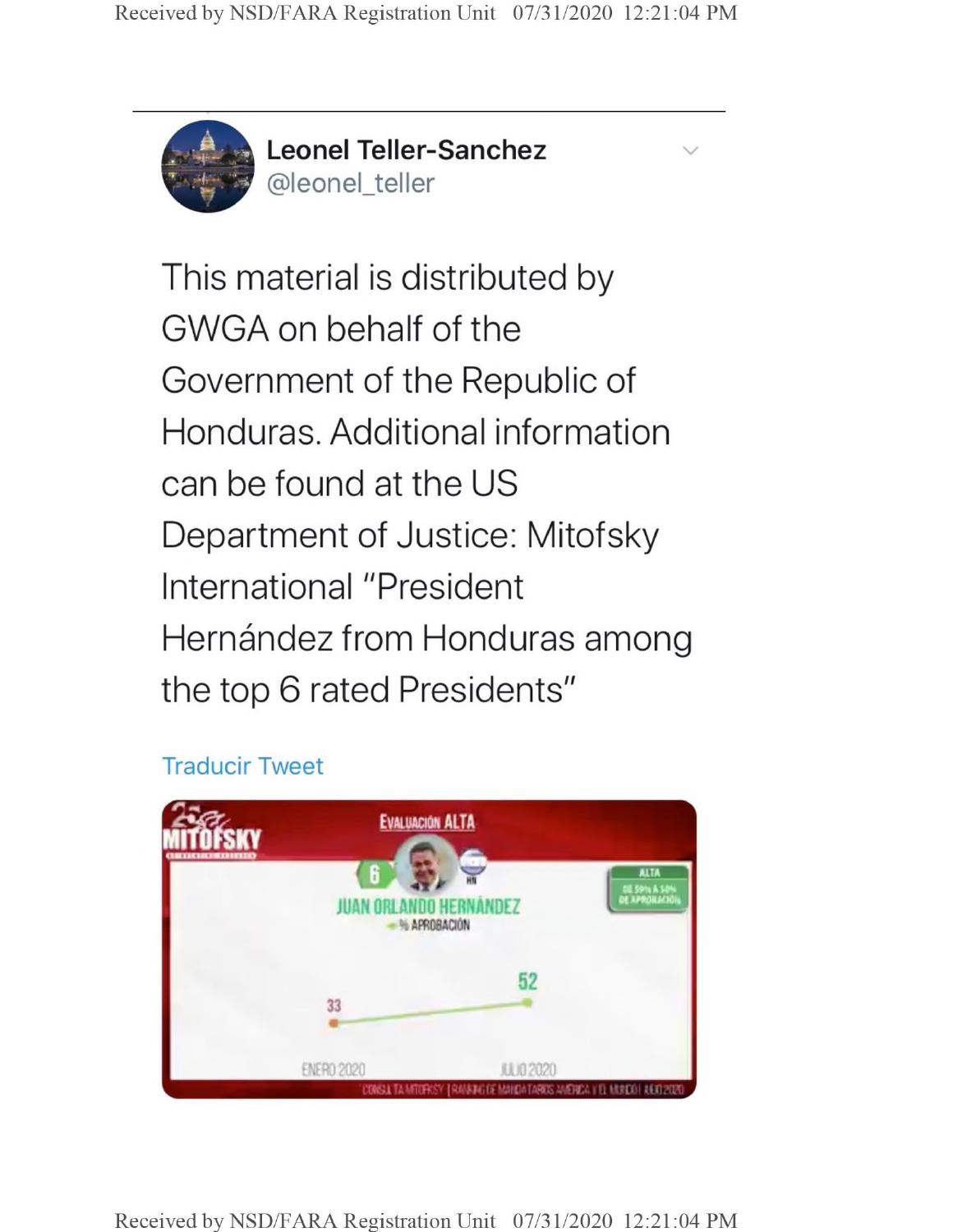

**Leonel Teller-Sanchez** @... • 40m @POTUS @VP @SpeakerPelosi @SecPompeo @WHAAsstSecty @USAmbOAS @SenatorRisch @SenatorMenendez @marcorubio @SenatorCardin @RepEliotEngel @RepMcCaul @RepSires @RepRooney @HispanicCaucus Mitofsky International: "President Hernández from Honduras among the top 6 best rated Presidents"



Received by NSD/FARA Registration Unit 07/31/2020 12:21:04 PM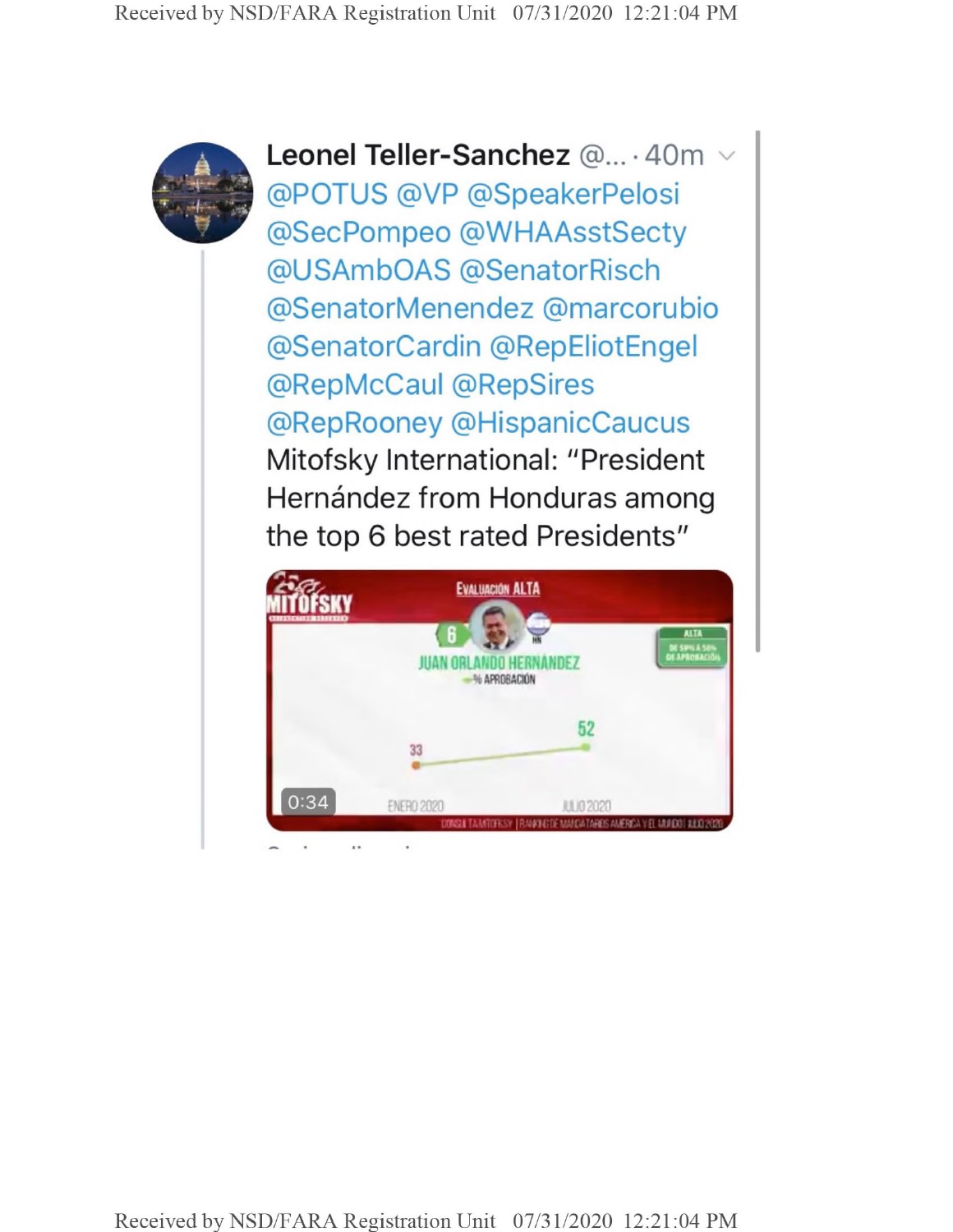

**Leonel Teller-Sanchez** @... • 25m En respuesta a @leonel\_teller @WhiteHouse @StateDept @DeptofDefense @TheJusticeDept @Southcom @SenateForeign @HouseForeign @HASCDemocrats @HASCRepublicans @HouseGOP @HouseDemocrats @SenateGOP @SenateDems @Southcom Mitofsky International: President Hernandez from Honduras among the top 6 rated Presidents